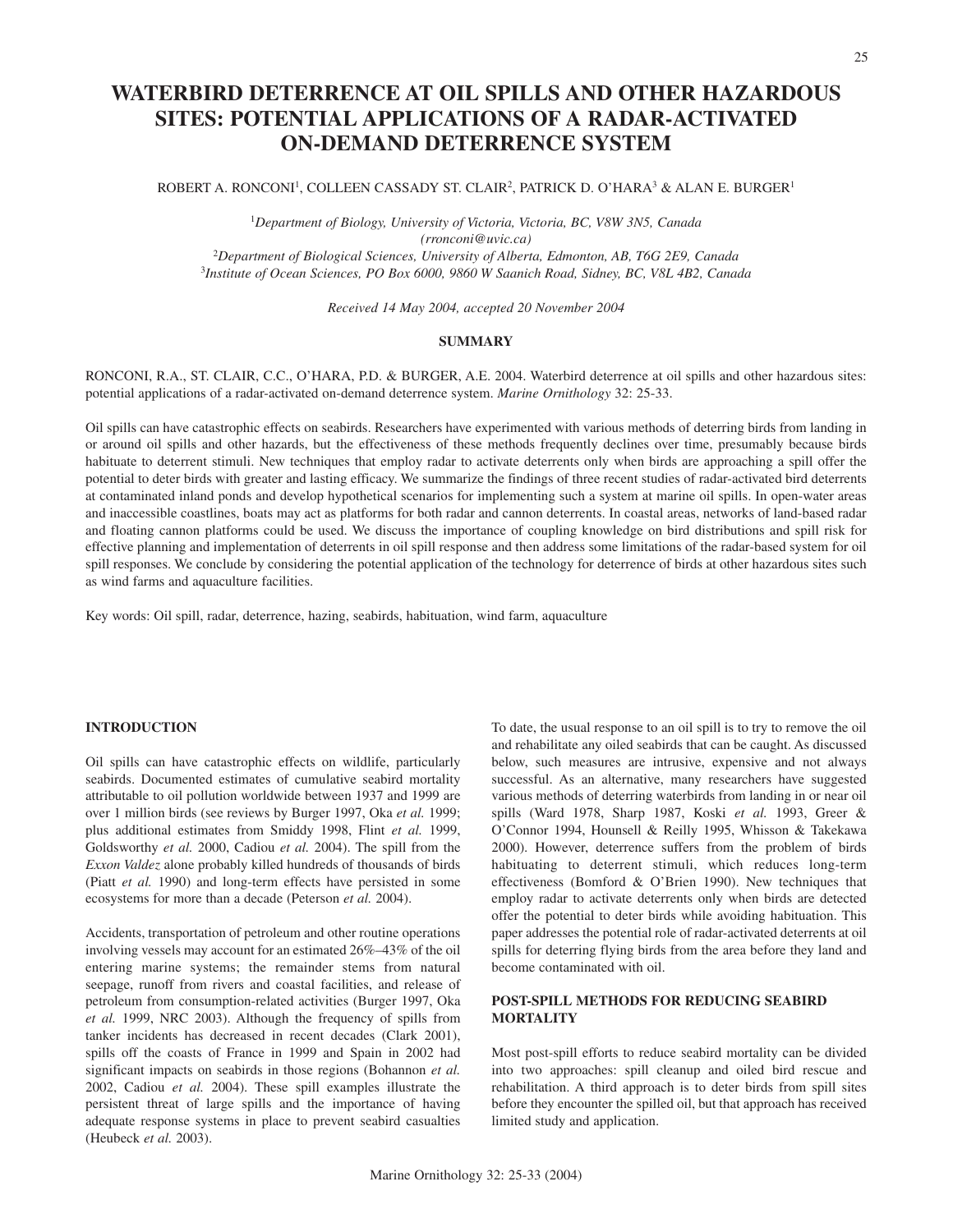Various techniques for oil spill cleanup are practiced globally and may involve containment with booms and barriers; recovery with skimmers and sorbents; treatment with dispersants, sinking agents, chemical barriers and biological agents; and, finally, shoreline cleanup and restoration (reviewed by Burger 1997). Although postspill cleanup efforts are legally mandated by most jurisdictions, current cleanup methods often degrade local ecosystems, and the remaining oily residues and their effects can persist with continuing effects on birds (e.g. Peterson *et al.* 2004).

The results of rehabilitation efforts have met with mixed success (Oka 1999). Post release survival has been high for a few species (e.g. Whittington 2003), but poor for most others (e.g. Mead 1997). Rehabilitation of oiled birds may be a valuable conservation tool for endangered or vulnerable species or those that respond well to cleaning, such as penguins (Burger 1997, Oka 1999, Wolfaardt *et al.* 2001). However, the high cost (Heubeck *et al.* 2003) and limited success of rehabilitation efforts with most seabirds make prevention of oiling in the first place a more desirable option.

Prevention of oiling is best achieved by deterring seabirds from landing or swimming in the vicinity of oil pollution. Although deterrence devices have been repeatedly proposed as a strategy to reduce oil spill casualties (Ward 1978, Sharp 1987, Koski *et al.* 1993, Greer & O'Connor 1994, Hounsell & Reilly 1995, Whisson & Takekawa 2000), we do not know of an example in which such devices have been used at an actual spill.

Reasons that deterrence has not been tried at oil spills may reflect the equivocal results from deterrence testing. Although some tests have shown significant responses to deterrents (Boag & Lewin 1980, Martin & Martin 1984, Bomford & O'Brien 1990, Read 1999), most tests in aquatic and marine environments have shown initial deterrence, followed by a pronounced decline in efficacy (Ward 1978, Moerbeek *et al.* 1987, Sharp 1987, Koski *et al.* 1993, Bomford & O'Brien 1990, Gosler *et al.* 1995, Stickley *et al.* 1995, Andelt & Hopper 1996, Andelt *et al.* 1997). The decline is presumably caused by habituation: animals simply cease responding to repeated stimuli that have no adverse associations (Shettleworth 1998).

The rapidity of habituation reported in most of the studies makes constant deterrence an unlikely solution for oil spills, which may persist in an area for extended periods (e.g. Piatt *et al.* 1990). Alternatively, habituation to constant or continuously-activated deterrents might be avoided with manual activation that occurs only when birds approach the oil-affected area. Such a system would allow birds to link their approach behaviour with a specific stimulus, creating the conditions needed for associative learning (Shettleworth 1998, Domjan 2003). However, using on-demand activation of deterrents over the weeks or months of a spill cleanup would be costly and labour-intensive. Moreover, human observers can operate only when visibility is adequate.

As a possible solution to these problems, we suggest using a radaractivated, on-demand systems for deterring birds. Such systems have shown some promise for reducing habituation to deterrents. We review some recent research that tested such systems for deterring birds from contaminated ponds (Johansson *et al.* 1994, Stevens *et al.* 2000, Ronconi & St. Clair 2003). Successful implementation of such systems could reduce seabird mortality at oil spills, which may also alleviate expensive and labour-intensive rehabilitation efforts. We caution, however, that the radar-based, on-demand deterrence strategy proposed here would be effective only for flying birds. The principles may be applicable for deterring swimming birds (e.g. penguins and alcids) near oil spills with other technology that allows detection of approaching birds on or underwater and that uses underwater deterrent stimuli.

## **RADAR-ACTIVATED DETERRENTS FOR BIRDS**

The on-demand radar-activated system described here (BirdAvert: Peregrine Systems, Salt Lake City, Utah, USA) was designed to deter waterbirds from landing on contaminated ponds. This system used a standard marine radar [Furuno 1942 Mark2, 1.2 m antenna, 4 kW output, 9.410 GHz (X-band)] mounted on a mobile trailer [Fig. 1(A)] equipped with a radar monitor linked to a personal computer. The BirdAvert software interprets the radar images in real time to detect bird groups (as echoes) by comparing images in successive radar scans (birds appear as temporary and moving images on the radar). When a group is detected, the computer triggers a radio transmitter that sends a signal to activate deterrents. The system can be customized to a variety of installation conditions.

Although the main strength of a radar-activated deterrent system is to activate deterrents just as birds approach the area of deterrence, the effectiveness of deterrence will hinge on the effectiveness of the stimuli used. When the system was field tested (Ronconi &



**Fig. 1.** The BirdAvert (Peregrine Systems, Salt Lake City, Utah, USA) on-demand radar-activated system.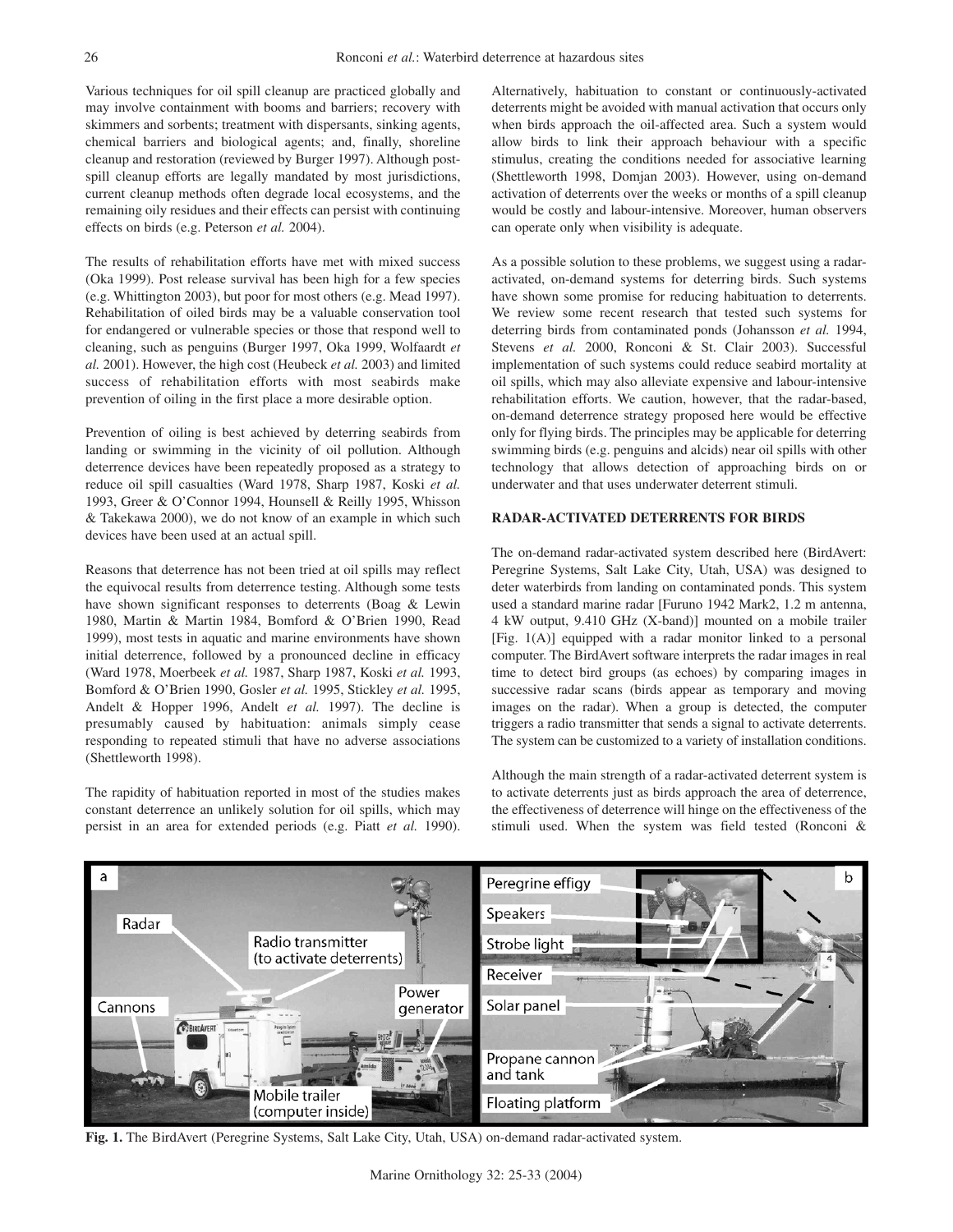St. Clair 2003), deterrence stimuli included peregrine falcon effigies with flapping wings, speakers broadcasting peregrine calls, strobe lights and propane cannons, all of which were mounted on floating platforms equipped with solar panels and batteries [Fig. 1(B)]. These stimuli were chosen specifically for deterrence of waterbirds at contaminated ponds in northern Alberta.

Koski *et al.* (1993) reviewed potential deterrence stimuli for oil spills and suggested that pyrotechnics (rockets and mortars) and/or propane cannons probably are the most useful stimuli in most marine habitats. Any stimulus, or combination of stimuli, could be linked to radar activation, but some would require higher maintenance rates (e.g. frequent reloading of pyrotechnics) than others (e.g. propane tanks with cannons may last for weeks).

#### **Efficacy of on-demand deterrents**

To date, radar-activated on-demand deterrents have been tested at three inland sites, where they were used to deter birds from landing on contaminated ponds (Johansson *et al.* 1994, Stevens *et al.* 2000, Ronconi & St. Clair 2003). At two power plant evaporation pond sites (Johansson *et al.* 1994, Stevens *et al.* 2000) deterrence was necessary because the water contained sodium decahydrate, which can crystallize on the feathers of birds landing in the pond. At the third site [oil sands tailings ponds (Ronconi & St. Clair 2003)], birds had to be deterred because of bitumen (oil) floating on the surface. Pond sizes ranged from 18 ha to 350 ha, various deterrent stimuli were linked to radar activation, and deterrence targeted waterfowl, shorebirds and other waterbirds. Although each of the studies had some limitations (e.g. deterrents tested on few ponds), the results suggest that the system is effective: all three studies showed successful effects of radar-activated deterrents (Table 1). A brief review of each study is presented here.

In 1993, Johansson *et al.* (1994; see also www.birdavert.com) assessed deterrence efficacy in two ways. First, they compared the numbers of birds landing in one pond when deterrents were "on" and when they were "off." From 1440 hours of observation, only 17 birds landed during "on" periods; 125 birds landed during "off" periods. The average number of birds landing was lower with deterrents "on."

| <b>TABLE 1</b>                                                                            |
|-------------------------------------------------------------------------------------------|
| Results of three radar-activated bird deterrence studies at contaminated freshwater ponds |

| <b>Study</b>                                                 | <b>Measure of effectiveness</b>                                               | Test vs. control                                                                                                               | <b>Summary of results</b>                                                                                                                                                                                                                                 |  |
|--------------------------------------------------------------|-------------------------------------------------------------------------------|--------------------------------------------------------------------------------------------------------------------------------|-----------------------------------------------------------------------------------------------------------------------------------------------------------------------------------------------------------------------------------------------------------|--|
| 1 (Johansson et al. 1994; www.birdavert.com)<br>Assessment 1 | Number of birds landing                                                       | Compared deterrent                                                                                                             | Reduced landings when deterrents were active: 17                                                                                                                                                                                                          |  |
|                                                              |                                                                               | "on" and "off" periods                                                                                                         | birds landed during "on" periods; 125 birds landed<br>during "off" periods (1440 hours of observation)                                                                                                                                                    |  |
| Assessment 2                                                 | Observed vs. expected<br>landings (expected<br>landings based on<br>pond size | Compared pond with<br>deterrents to 10 ponds<br>without                                                                        | From 43 964 bird landings observed, only 16 birds<br>landed on the pond with deterrents                                                                                                                                                                   |  |
| 2 (Stevens et al. 2000)                                      |                                                                               |                                                                                                                                |                                                                                                                                                                                                                                                           |  |
| Assessment 1                                                 | Number of birds flying<br>over and number of<br>birds landing                 | Compared ponds<br>with deterrents to<br>control pond                                                                           | Waterfowl were 12.5 times less likely to fly over<br>and 4.2 times less likely to land on the ponds with<br>deterrents; non-waterfowl were 7 times less likely<br>to land on the pond with deterrents                                                     |  |
| Assessment 2                                                 | Number of bird rescues                                                        | Compared years pre<br>and post deterrent<br>implementation                                                                     | Between 685 and 714 rescues occurred in<br>preceding years, 859 rescues in the transition year,<br>and 210 rescues in the first year of full deterrent<br>operation                                                                                       |  |
| Assessment 3                                                 | Number of birds deaths                                                        | Compared years pre<br>and post deterrent<br>implementation                                                                     | Greater than 77% reduction in mortalities in<br>the first year of full deterrent operation                                                                                                                                                                |  |
| 3 (Ronconi & St. Clair in review)                            |                                                                               |                                                                                                                                |                                                                                                                                                                                                                                                           |  |
| Assessment 1                                                 | Number of bird groups<br>landing                                              | Compared deterrent<br>"on" and "off" periods<br>with "on" periods<br>separated into<br>continuous and on-<br>demand deterrents | On-demand deterrents reduced landings: birds<br>were 3.3 times more likely to land during the<br>control period. Continuously activated deterrents<br>showed some reduction in landings for ducks but<br>the difference was not statistically significant |  |
| Assessment 2                                                 | Bird responses in flight                                                      | Compared two deterrent<br>types: peregrine effigies<br>and cannons                                                             | Cannons and peregrine effigies elicited responses<br>in 40% and 11% of the trials respectively (i.e.<br>cannons were more effective)                                                                                                                      |  |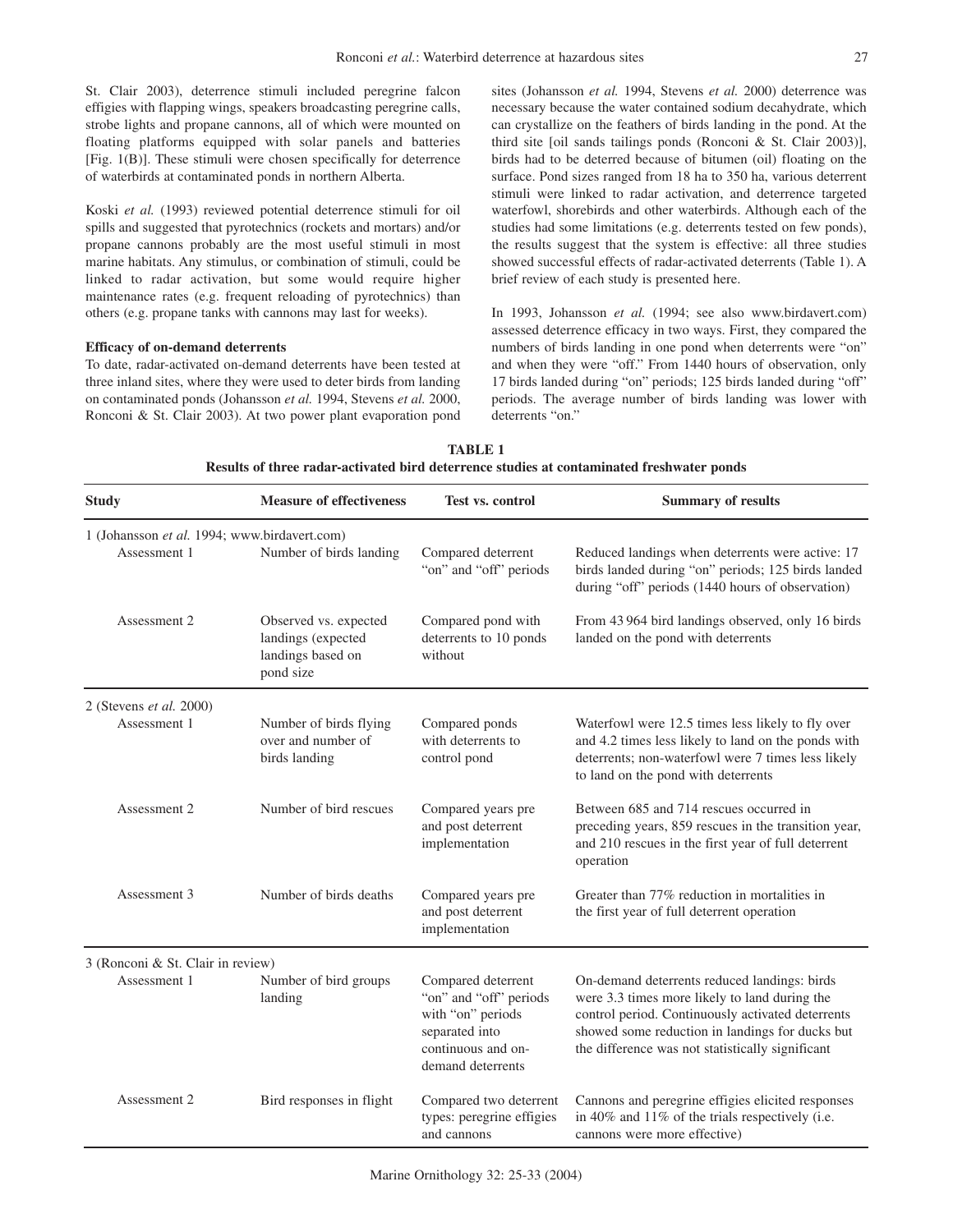In the second phase of the study, when radar-activated deterrents were continuously operated, the authors compared bird landings on the defended pond to bird landings on 10 undefended ponds in the study area. Landings were significantly lower than expected on the defended pond. More than 43 000 birds were observed landing on ponds in the study area, yet only 16 of those landings (2% of the number expected based on pond size) occurred on the defended pond, even though it was one of the largest ponds in the area.

Stevens *et al.* (2000) used a combination of acoustic alarm calls, pyrotechnics and chemical repellants (a bird tear-gas) around two contaminated ponds and compared bird landings on the defended ponds to landings on a third uncontaminated and unprotected (no deterrents) pond. Relative to the unprotected pond, waterfowl were 4.2 times less likely and other birds (mostly shorebirds) 7 times less likely to land on the ponds with deterrents. Once the system was fully operational, the authors compared rescue and death rates of birds before and after deterrent use. Bird rescues per year decreased by more than 400 (>70% fewer rescues) in the first year that deterrents were fully operational. And of the birds rescued, the number of mortalities per year was reduced by more than 77% in the first year of operation relative to each of the three preceding years.

Following those successful trials, Ronconi and St. Clair (in review) tested radar-activated deterrents on waterbirds at oil sands tailings ponds in Alberta, Canada. Deterrent efficacy was assessed by comparing the numbers of bird landings in the study area under three treatments:

- a radar-activated, on-demand deterrent system
- cannons that fired continuously at random intervals
- no deterrent system (experimental control)

The radar-activated deterrents significantly reduced the probability of birds landing relative to controls (by 3.3 times). Under control conditions, 50 of 96 flocks landed (52%); with the radar-activated deterrents, only 40 of 160 flocks landed (20%). A nonsignificant trend was observed for continuously-firing cannons to reduce landings for ducks but not for other birds, which provides circumstantial evidence that birds habituated to the continuouslyfiring cannons.

A second experiment at the same study site tested the in-flight response of birds to various stimuli with the radar-activated system. Birds in flight responded to cannons in 40% of the trials, but only 11% of the peregrine falcon activations elicited bird responses.

In summary, experiments at the site showed that the radar-activated on-demand system was more effective than continuously-firing cannons for deterrence at oil-polluted ponds, and that propane cannons provide an effective stimulus.

#### **Applications to oil spills**

The apparent success of these three recent studies that have employed radar to activate on-demand deterrent systems in large bodies of fresh water (Johansson *et al.* 1994, Stevens *et al.* 2000, Ronconi & St. Clair 2003) suggest some potential for similar systems to offer effective deterrence from oil spills. At oil spills, deterrence might include coastal land-based installations, nearshore installations with moored platforms and floating deterrents tethered to the seafloor, or ship-based installations carrying both radar and deterrents. Accessibility, currents, tides, weather, water depth and movement of oil would dictate where to place the deterrents. Assuming that most oil spill sites would be suitable for one of the foregoing installation types, we describe three hypothetical scenarios to demonstrate how radar-activated ondemand systems might be implemented in coastal and open water regions.

#### *Scenario 1*

A tanker is damaged in a storm and begins to leak oil at sea, threatening bird species that forage in open-water areas (e.g. Bohannon *et al.* 2002). Under such conditions, boat-based deterrents may be the only feasible platform for both radar and deterrents. Oil tankers might be equipped with their own initial deterrence equipment. Multiple cannons could be fixed to the outer decks of the ships and a computer could be linked directly to the existing ship's radar system to detect birds in the vicinity of the spill and to activate deterrents. For large spills, multiple ships would be necessary to cover the extent of a spill effectively and to continue moving with a drifting oil slick (Fig. 2).

#### *Scenario 2*

A tanker runs aground, causing oil to spill near seabird colonies and foraging areas (e.g. Piatt *et al.* 1990). This scenario, characterized by the *Exxon Valdez* spill, is most likely to threaten seabirds, because it occurs where seabird activity is high, and it may impact breeding birds. Birds traveling between colonies and foraging areas might come in contact with oil while resting en route to foraging areas or while searching for food. Strategic placement



**Fig. 2.** A radar-activated on-demand system would require multiple ships to cover a large spill effectively and to continue moving with the drifting slick.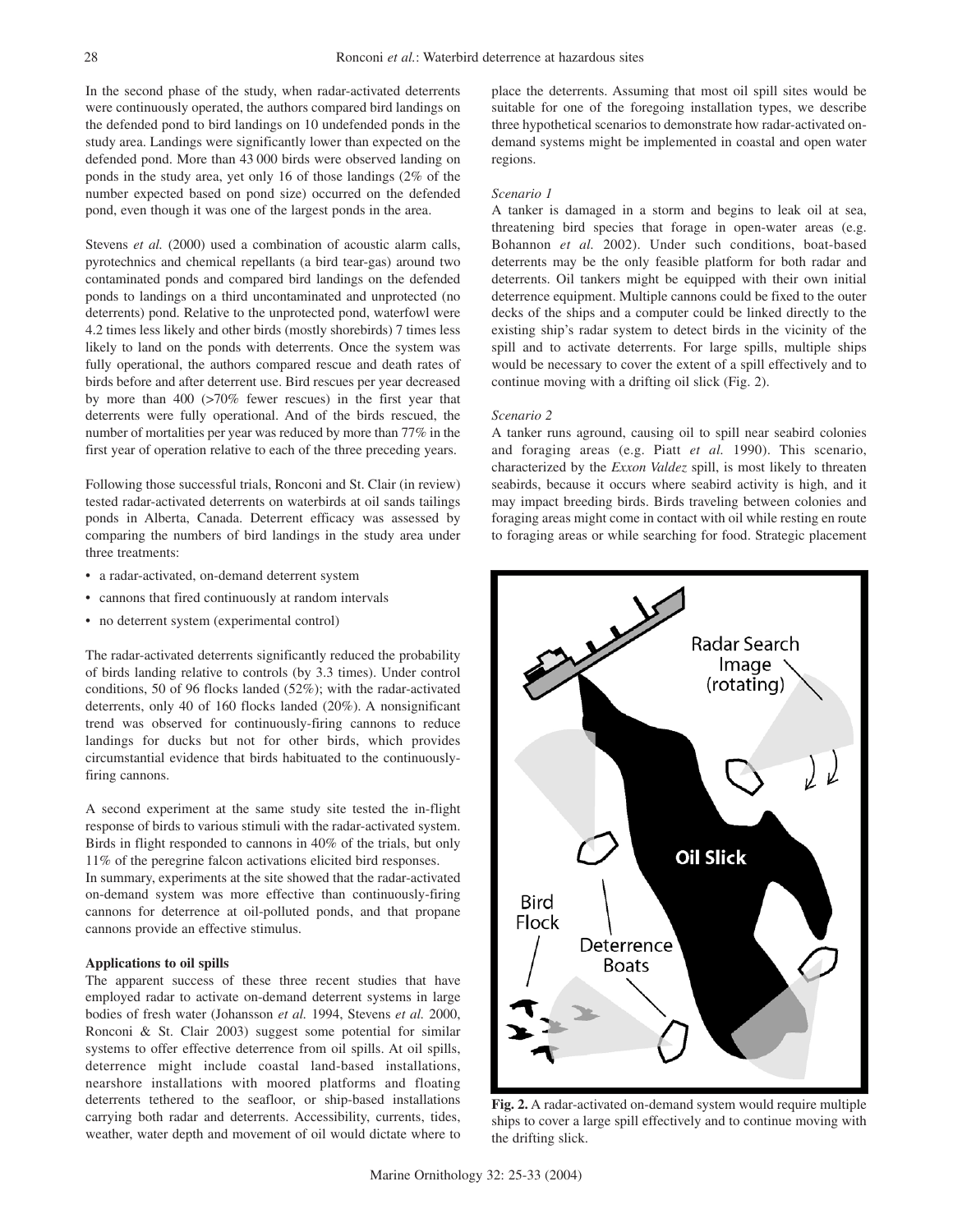of ship-based, shore-based, or moored deterrents could be used to detour birds around the slick and to deter birds from foraging in the affected area. Caution should be observed, however, when deploying deterrents near colonies, because the deterrence measures may cause disruption of nesting or may lead to increased nest predation.

### *Scenario 3*

A large slick drifts ashore and begins to accumulate there. Such a situation would badly affect shorebirds and other wading birds (e.g. Maccarone & Brzorad 2000) in addition to seabirds—such as gulls and terns—that come ashore or loaf near beaches. In this case, a land-based system might be most effective. One or more landbased radar stations and sets of deterrent cannons could be installed along affected coastal areas (Fig. 3) using access by road, helicopter or ocean-going vessel. Longer-term installations might be needed to accommodate the greater longevity of oil under this circumstance.

#### **Implementation of deterrents**

Successful implementation of deterrents depends on effective spacing of deterrents and adequate radar detection range. Ronconi and St. Clair (in review) found that floating deterrents were effective when spaced 300 m apart, although other spacing densities were not tested. In other contexts, cannons have been effective up to 400 m (Ward 1978) and 600–1000 m (Sharp 1987). Closer spacing of cannons may be needed to deter landed birds from shore-based platforms (Ronconi & St. Clair 2003).



slick drifts ashore, affecting shorebirds and other wading birds.

Radar effectiveness will likely limit on-demand deterrence capabilities as well. In the tailings ponds study (Ronconi & St. Clair 2003), flocks of ducks, geese and gulls had a mean maximum detection distance of 1.19 km. Using a more powerful radar (10 kW), Cooper *et al.* (1991) reported maximum detection distances for several species of geese and ducks (4.5–7.4 km) and shorebirds (2.9 km), and one species of gull (5.2 km). Detection ranges of birds at sea will require further testing, although current results are encouraging and suggest reasonable (1–7 km) working distances for small spills. Because radar detection range is much greater than deterrence range, it will typically be necessary to place many deterrents for a single radar unit (Fig. 3).

A rapid response to an oil spill, using a deterrence system such as the one described here, will also be critical for mitigating the effects of an oil spill on seabirds. Making the best use of limited equipment and personnel requires strategic placement of equipment and the development of suitable response protocols. In addition, estimating frequency probabilities of oil spills in various marine areas and predicting seabird distributions at sea are important considerations for preparedness in oil spill response and deterrence.

Seabird mortality is often attributed to ship-source oil pollution in areas where high densities of seabirds and intense shipping activity overlap (Camphuysen & Heubeck 2001, Wiese & Ryan 2003). Identifying "hot spots" where oil spills are likely to contact large numbers of seabirds requires thorough information on ship traffic and seabird distributions during various seasons. Vessels offshore are presumably monitored by port countries and, in the near future, the automatic identification system (AIS), which transmits ship identification and location continuously, will be mandatory [*International Convention for the Safety of Life at Sea* (SOLAS: www.imo.org)]. Also, many countries conduct regular surveys for oil spills in coastal waters with both patrol aircraft and satellites with synthetic aperture radar (Brown & Fingas 1999). Information collected during such patrols may help to identify locations where spills and illegal bilge dumping are most likely to occur. Moreover, seabird distributions have been associated with distinct biologic and physical oceanographic processes (Hunt & Schneider 1987).

Researchers are also now attempting to track those oceanographic processes with remote sensing techniques (e.g. SeaWiFS) and are estimating the temporal–spatial predictability of those processes in association with fixed physical features such as bathymetry (e.g. Yen *et al.* 2004). Coupling seabird distributions (especially for vulnerable species) and annual cycle information with spatial–temporal oil spill probabilities makes it possible to identify high-risk areas. Predicting where oil spills will have the greatest impact on seabird populations is a critical step in designing response programs to mitigate the potential impacts when a spill occurs.

#### **Advantages and limitations of radar-based deterrents**

Radar-activated deterrents offer several advantages over traditional deterrents and have particular advantages in the marine environments where oil spills occur:

- a well-designed system will need fewer personnel during operation than a manually-operated system does
- activating deterrents just as birds approach the spill enhances **Fig. 3.** A land-based system might be most effective when a large the learning association between deterrents and the threat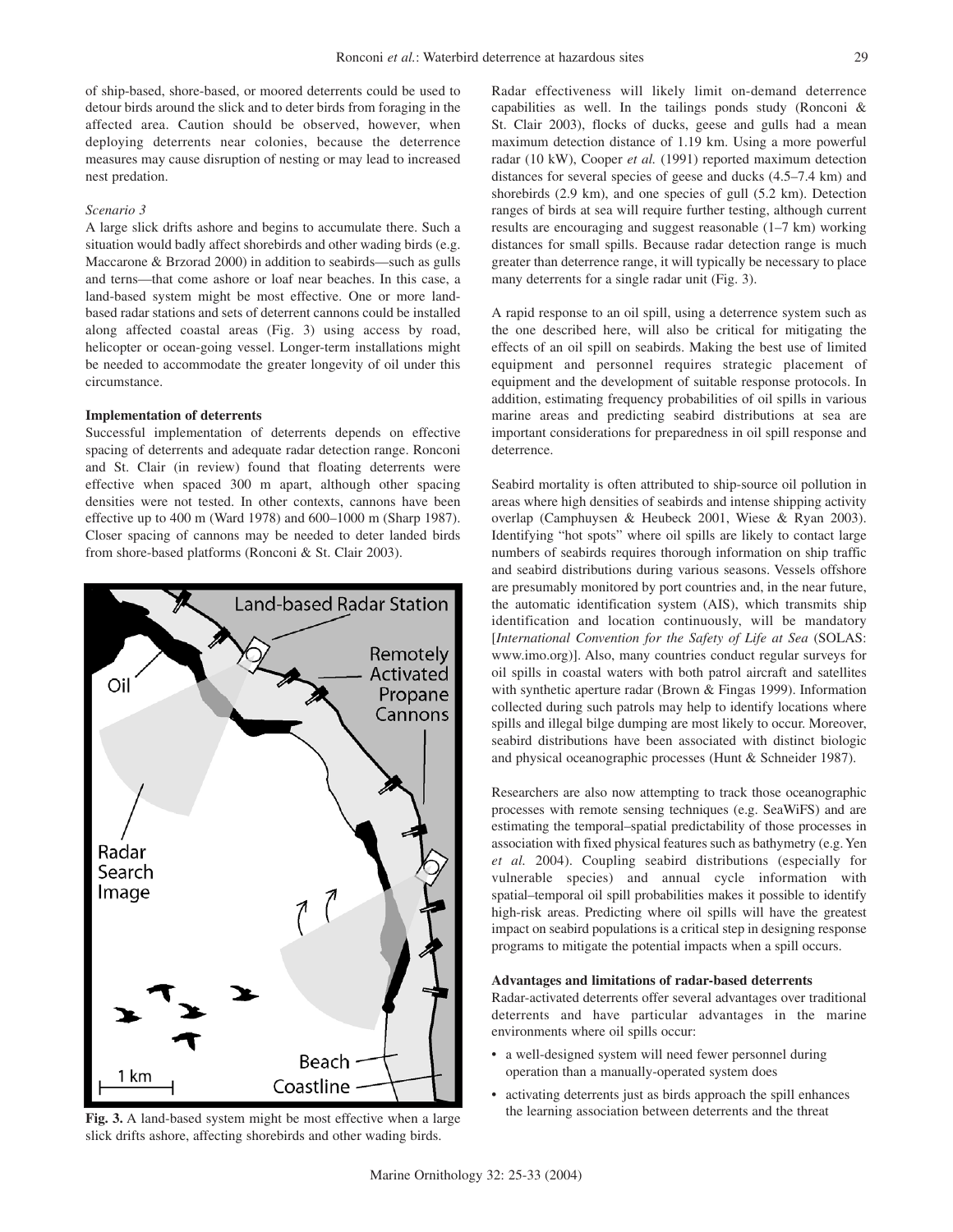- marine radar operates well in marine environments (but, see discussion below on effects of waves and rain)
- radar can detect even small seabirds (e.g. Bertram *et al.* 1999) and is effective at night and in fog
- ship-based deterrence systems could employ radars already installed on vessels, thus reducing costs and increasing availability at the time of a spill.
- deterrence systems can be modified to suit a range of platforms (e.g. shore-based, ship-based, or tethered platforms) permitting them to be customized to particular circumstances of bird vulnerability and access
- mobile systems can be strategically placed to deter birds from foraging areas and moving slicks, all of which may change rapidly and unpredictably

(Although the latter two points may also apply to an observer-based system, we suggest them as strengths for deterrence systems in general.)

Despite the advantages of radar-based systems, some limitations and unresolved issues are also apparent. Perhaps most importantly, the system we have described applies only to flying birds. The concept could be applied to diving or swimming birds if they could be detected and deterred as effectively. For example, underwater sounds have shown some promise of deterrence for diving birds (Frost *et al.* 1975, Jehl *et al.* 1979). Although diving birds can be detected with hydroacoustic sounders (Axelsen *et al.* 2001), detection distances are typically less than 50 m and may be of little application to the detection and deterrence of birds around oil spills.

A second limitation is the severe weather that is common in marine environments, which may reduce radar efficacy. Problems of wave action (i.e. creating noise on the radar screen from the echoes of surrounding waves) may be partially overcome by masking the sea surface with a radar-opaque barrier (e.g. Bertram *et al.* 1999), which allows radar to detect birds in the air, but which masks the reflections from waves. Sea-clutter sensitivity adjustment on radars is another potential solution, but it may also reduce bird detections. This problem of sea clutter from waves is currently one of the biggest challenges for radar use in marine ornithology and will likely require further technological improvements before radar may be used in deterrence at oil spills.

Additionally, rain reduces bird detections by radar. Shorter wavelength radar (X-band) was used in the studies discussed earlier, yet longer wavelength radar (S-band) may offer better detection of at least large seabirds in rain (B. Cooper pers. comm.). Regardless of detection problems in poor weather, radar may still be better at detecting birds under such conditions than human observers are. When rain inhibits bird detection completely, deterrents may be programmed to default settings that activate deterrents constantly, thus offering some continued deterrence in poor weather. In addition to affecting bird detection, weather might also limit the effective range of deterrents through the effects of wind, waves and background noise. Consequently, the number, spacing and type of deterrents need to be matched to particular situations.

Despite the foregoing limitations, we believe that enough similarity exists between the freshwater sites where deterrence systems have been tested so far and some marine oil-spill locations to merit further development and testing of such deterrence systems.

#### **OTHER APPLICATIONS FOR WATERBIRD DETERRENCE**

In addition to the oil-spill context that we have emphasized, ondemand deterrence systems have several other potential marine and terrestrial applications. These include deterrence in the vicinity of aquaculture, wind farms, airports, mining developments, agricultural systems, electrical generating stations and landfills.

Some of those industries are associated with extreme bird mortality. For example, 69 000 birds were killed by cyanide poisoning at a single mine site in Australia (Read 1999). Because birds are protected under federal laws and international treaties (e.g. *Migratory Birds Convention Act* in Canada, *Migratory Bird Treaty Act* in the United States), the industries are usually obliged to prevent, or attempt to prevent, impacts of their activities on bird life. Moreover, birds can present significant danger to humans in the context of airstrike at airports (Dolbeer *et al.* 2000). Many industries are, therefore, in need of an effective deterrent system that can prevent bird activity at their installations.

In this section, we briefly review two examples of bird–industry conflicts, identify some of the common pitfalls in existing solutions, and then evaluate the potential for radar-activated ondemand deterrence systems to solve outstanding problems. Although applications to terrestrial contexts are apparent (as described earlier), discussion here is restricted to industries with marine analogs—for example, aquaculture and wind farms.

In both freshwater and marine aquaculture, conflicts with birds stem from competition for fish and from the potential for birds to drown in the nets that are intended to prevent birds from landing or consuming farmed products. In addition to piscivorous birds, seaducks and shorebirds can also be affected by shore-based shellfish industries (e.g. Hilgerloh *et al.* 2001). Freshwater fish-rearing facilities may suffer more prevalent conflicts because freshwater aquaculture tends to be concentrated in the very areas—wetlands where fishing birds are most likely to occur (Kushlan 1997).

Where permitted, shooting is a common solution to dissuade fisheating birds from the vicinity of fish farms. More than 9 000 birds are shot annually to protect *Tilapia* farms in Colombia, but without actually preventing fish loss (Bechard & Marquez–Reyes 2003). Netting is another common means of preventing consumption of farm products by piscivorous birds, but it tends to be effective only for small areas (Bomford & Sinclair 2002) and can lead to substantial bird mortality unless particular net types are used (Nemtzov & Olsvig–Whittaker 2003). As an alternative, deterrents have been used (Andelt & Hopper 1996, Andelt *et al.* 1997), and pyrotechnics offer some promise to reduce fish losses to cormorants *Phalacrocorax auritus,* which may otherwise cost the Mississippi catfish industry millions of dollars (Tobin *et al.* 2002). A main limitation of this approach is that it is labour-intensive (and hence expensive) and that repeated stimuli cause habituation. Both problems could be reduced with radar detection of incoming birds and on-demand activation of conflict-specific deterrents.

Wind farms can also cause significant bird mortality (Erickson *et al.* 2001, Johnson *et al.* 2002), and increasingly, coastal regions are being proposed as potential sites for development. Cumulative mortality or avoidance may cause lower densities of upland birds near terrestrial wind farm installations (Leddy *et al.* 1999). Particularly when birds have repeated but infrequent exposure,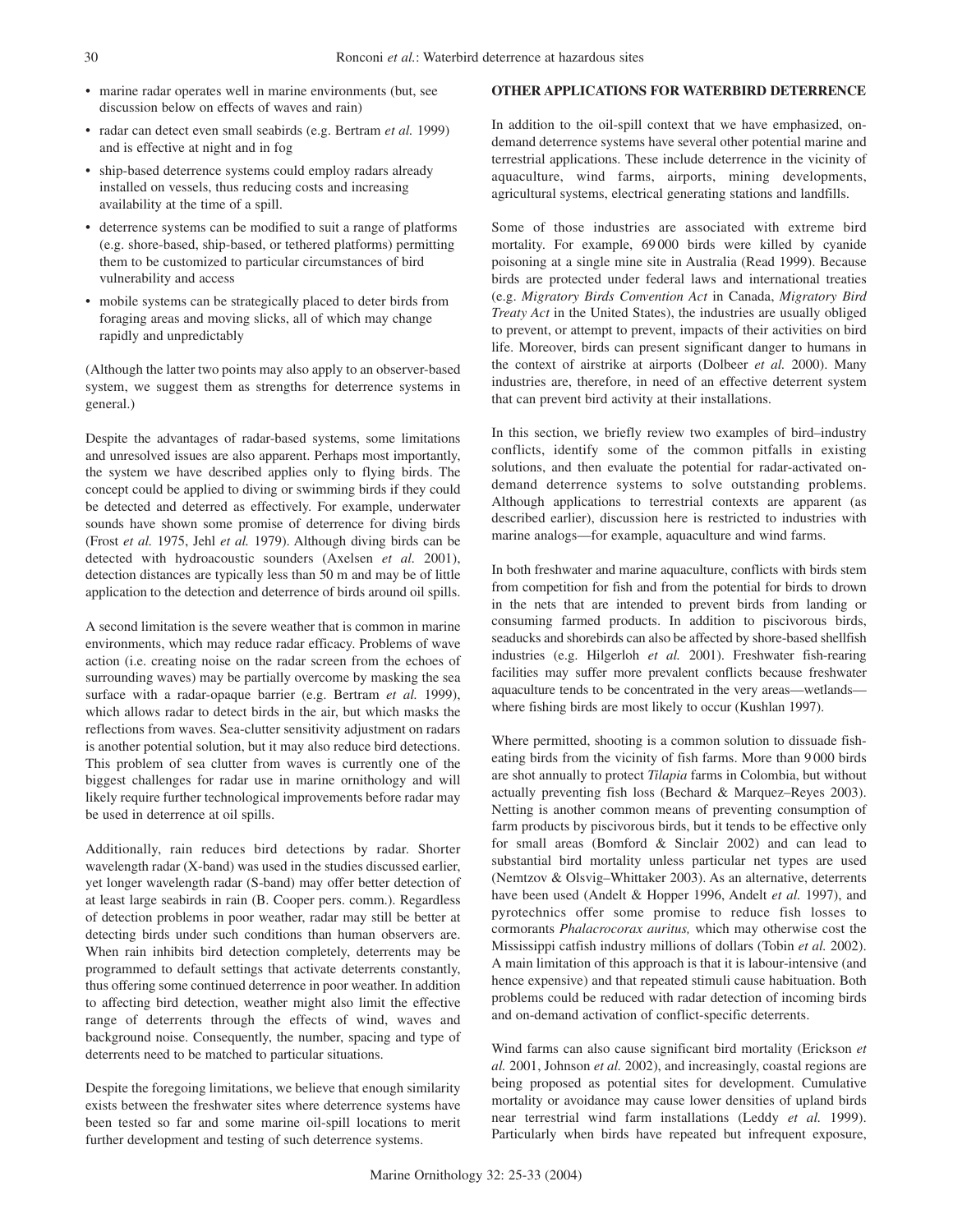approaching birds might be detected with radar and deterred with audio stimuli before they reach the turbine area.

Radar has been used to estimate the numbers of migrating birds near wind farms (Johnson *et al.* 2002, Mabee & Cooper 2004) and the movements of Marbled Murrelet *Brachyramphus marmoratus* near a proposed wind farm in British Columbia (Cooper *et al.* 2003). Because site-specific attributes such as topography and habitat suitability combine with seasonal differences in vulnerability (Barrios & Rodriguez 2004), there is potential to use radar-activated on-demand systems sparingly to increase their success and cost-effectiveness. Alternatively, radar alone (without deterrents) could also be used to detect incoming birds and shut down turbine operation when particular bird passage thresholds are exceeded (i.e. during migrations). Reducing bird mortality remains crucial for the successful development of wind-generated power (Krewitt & Nitsch 2003).

## **CONCLUSIONS AND RECOMMENDATIONS**

Although bird deterrence efforts have frequently been proposed to prevent the oiling of birds at spills (Ward 1978, Sharp 1987, Koski *et al.* 1993, Greer & O'Connor 1994, Hounsell & Reilly 1995, Whisson & Takekawa 2000), such techniques have never been tested in that context. Our review of related literature suggests that deterrents may be an effective strategy to minimize impacts of oil spills on seabirds. The use of radar-activated on-demand deterrents should not only increase the effectiveness of deterrent systems but should also reduce cost and person-hours necessary for a system that successfully mitigates oil spill effects on seabird populations. We summarize here, as recommendations, some of the logistics and information that would be needed to test a radar-deterrence system in the context of an actual spill.

Equipment and trained response teams need to be in place and available on demand. The system must be as simple and portable as possible, have self-contained power sources (solar or generators) and have equipment suitable for boats as platforms (for open ocean conditions) and land-based radar equipment for coastal regions. Technological improvements to radar detection systems are also needed to overcome problems of weather (rain and waves) for effective bird detection. Moreover, the current proposed system is applicable only to flying birds and alternative methods are needed to deter swimming and diving birds.

Effective deterrence will be facilitated by knowledge of the overlap between oil-spill risk areas and seabird distribution and abundance. Models capable of predicting the risk, movement and dispersal of oil spills can be important not only in managing a response, but also in determining an appropriate network for centres of response (i.e. preparation before an oil spill actually occurs). Identification of critical habitat (nesting and foraging areas) and vulnerable marine bird species (and populations) will help to prioritize deterrent deployment locations to minimize seabird mortality. Both of these subjects should be areas of ongoing research in oil-spill response preparedness.

Although the initial and operational costs of implementing an oilspill deterrence system may be high, the long-term gains of reducing the oiling of seabirds may outweigh the economic costs associated with rehabilitation while saving the lives of many birds. The effective development of an oil-spill deterrence system could have important immediate and long-term conservation implications for seabirds if petroleum products persist as a dominant fuel source in the 21st century.

### **ACKNOWLEDGEMENTS**

This paper was initiated for a symposium on the use of radar in marine ornithology at the Pacific Seabird Group, 31st annual meeting in La Paz, Mexico. We are grateful for feedback from individuals at the meeting. We thank Carl Johansson for discussion on potential applications of radar deterrence and for providing information on his original bird deterrence studies with radar. We also thank Tony Gaston, Brian Cooper and Bob Day for helpful reviews of this manuscript. We are grateful to Albian Sands Energy, Ltd., for providing our earlier opportunity to explore radar-activated on-demand deterrence systems. RAR was supported during the writing of this paper by a Canada Graduate Scholarship (Master's) from the Natural Sciences and Engineering Research Council.

#### **REFERENCES**

- ANDELT, W.F. & HOPPER, S.N. 1996. Effectiveness of alarmdistress calls for frightening herons from a fish-rearing facility. *Progressive Fish-Culturist* 58: 258–262.
- ANDELT, W.F., WOOLLEY, T.P. & HOPPER, S.N. 1997. Effectiveness of barriers, pyrotechnics, flashing lights and Scarey Man for deterring heron predation on fish. *Wildlife Society Bulletin* 25: 686–694.
- AXELSEN, B.E., ANKER–NILSSEN, T., FOSSUM, P., KVAMME, C. & NOTTESTAD, L. 2001. Pretty patterns but a simple strategy: predator–prey interactions between juvenile herring and Atlantic Puffins observed with multibeam sonar. *Canadian Journal of Zoology* 79: 1586–1596.
- BARRIOS, L. & RODRIGUEZ, A. 2004. Behavioural and environmental correlates of soaring-bird mortality at on-shore wind turbines. *Journal of Applied Ecology* 41: 72–81.
- BECHARD, M.J. & MARQUEZ-REYES, C. 2003. Mortality of wintering ospreys and other birds at aquaculture facilities in Colombia. *Journal of Raptor Research* 37: 292–298.
- BERTRAM, D.F., COWEN, L. & BURGER, A.E. 1999. Use of radar for monitoring colonial burrow-nesting seabirds. *Journal of Field Ornithology* 70: 145–282.
- BOAG, D.A. & LEWIN, V. 1980. Effectiveness of three waterfowl deterrents on natural and polluted ponds. *Journal of Wildlife Management* 44: 145–154.
- BOHANNON, J., BOSCH, X. & WITHGOTT, J. 2002. Scientists brace for bad tidings after spill. *Science* 298: 1695–1697.
- BOMFORD, M. & O'BRIEN, P.H. 1990. Sonic deterrents in animal damage control: a review of device tests and effectiveness. *Wildlife Society Bulletin* 18: 411–422.
- BOMFORD, M. & SINCLAIR, R. 2002. Australian research on bird pests: impact, management and future directions. *Emu* 102: 29–45.
- BROWN, C. & FINGAS, M. 1999. Oil spill surveillance, monitoring and remote sensing: a global review. In: Proceedings of the Twenty-Second Arctic and Marine Oil Spill Program Technical Seminar. Ottawa: Environment Canada. pp. 387–401.
- BURGER, J. 1997. Oil Spills. New Brunswick, NJ: Rutgers University Press.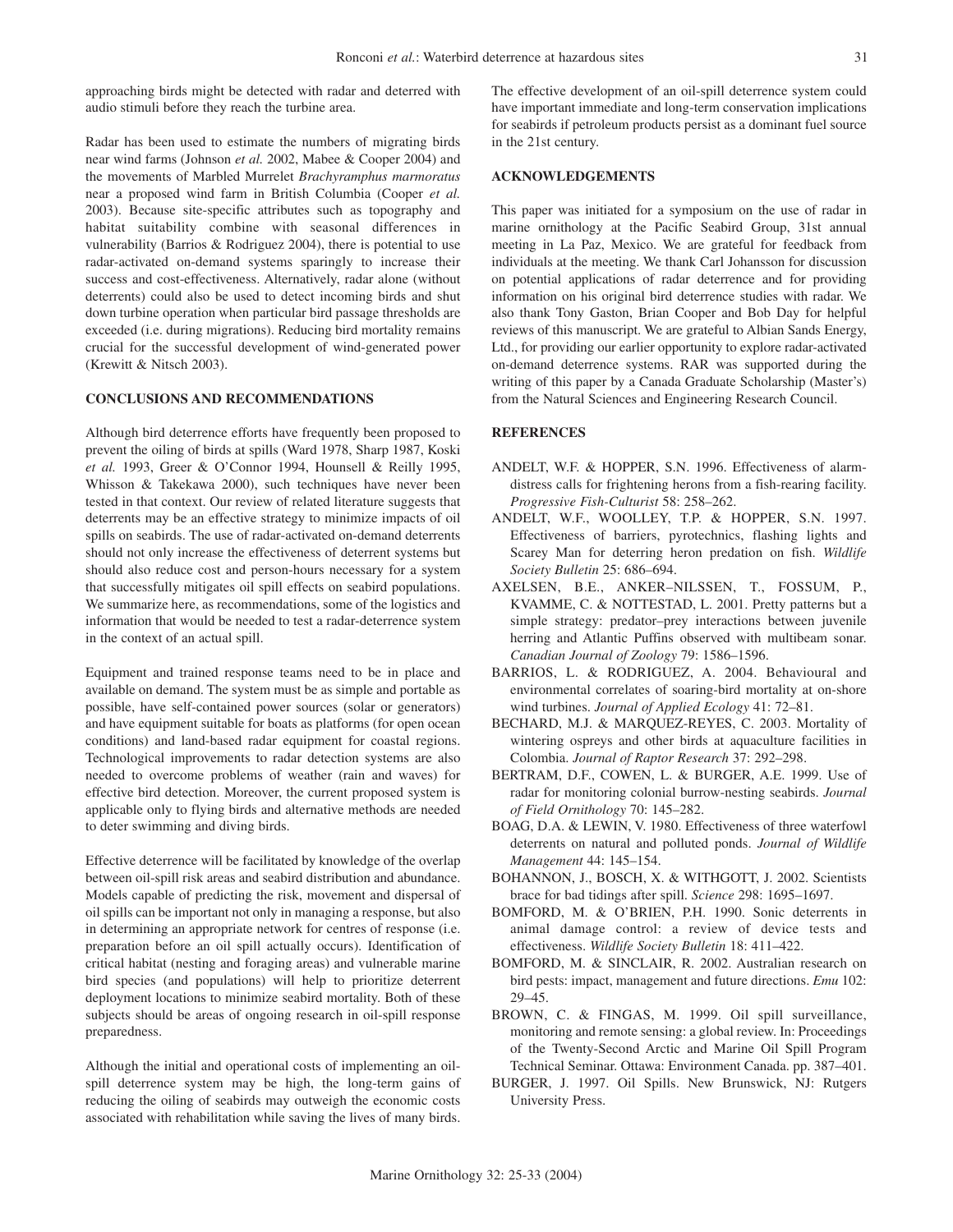- CADIOU, B., RIFFAUT, L., MCCOY, K.D., CABELGUEN, J., FORTIN, M., GÉLINAUD, G., LE ROCH, A., TIRARD, C. & BOULINIER, T. 2004. Ecological impact of the *Erika* oil spill: Determination of the geographic origin of the affected Common Guillemots. *Aquatic Living Resources* 17: 369–377.
- CAMPHUYSEN, C.J. & HEUBECK, M. 2001. Marine oil pollution and beached bird surveys: the development of a sensitive monitoring instrument. *Environmental Pollution* 112: 443–461.
- CLARK, R.B. 2001. Marine pollution. 5th ed. Oxford: Oxford University Press.
- COOPER, B.A., DAY, R.H., RITCHIE, R.J. & CRANOR, C.L. 1991. An improved marine radar system for studies of bird migration. *Journal of Field Ornithology* 62: 367–377.
- Cooper, J.M., Beauchesne, S.M., Burger, A.E., & Van Dijk, G. 2003. Assessing the risks to Marbled Murrelets from a proposed wind turbine generation project on Rumble Ridge, Vancouver Island (Abstract). *Pacific Seabirds* 30: 27.
- DOLBEER, R.A., WRIGHT, S.E. & CLEARY, E.C. 2000. Ranking the hazard level of wildlife species to aviation. *Wildlife Society Bulletin* 28: 372–378.
- DOMJAN, M. 2003. The principles of learning and behaviour. 5th ed. Belmont, CA: Wadsworth/Thompson Learning.
- ERICKSON, W.P., JOHNSON, G.D., STRICKLAND, M.D., YOUNG, D.P., SERNKA, K.J. & GOOD, R.E. 2001. Avian collisions with wind turbines: a summary of existing studies and comparisons to other sources of avian collision mortality in the United States. National Wind Coordinating Committee Resource Document.
- FLINT, P.L., FOWLER, A.C. & ROCKWELL, R.F. 1999. Modeling mortality associated with the M/V *Citrus* oil spill, St. Paul Island, Alaska. *Ecological Modelling* 117: 261–267.
- FROST, P.G.H., SHAUGHNESSY, P.D., SEMMELINK, A., SKETCH, M. & SIEGFIRED, W.R. 1975. The response of Jackass Penguins to Killer Whale vocalizations. *South African Journal of Science* 71: 157–158.
- GOLDSWORTHY, S.D., GALES, R.P., GIESE, M. & BROTHERS, N. 2000. Effects of the *Iron Barron* oil spill on Little Penguins (*Eudyptula minor*). I. Estimates of mortality. *Wildlife Research* 27: 559–571.
- GOSLER, A.G., KENWARD, R.E. & HORTON, N. 1995. The effect of gull roost deterrence on roost occupancy, daily gull movements and wintering wildfowl. *Bird Study* 42: 144–157.
- GREER, R.D. & O'CONNOR, D.J. 1994. Waterbird deterrent techniques. MSRC Technical Report Series 94-003. Washington, DC: Exxon Biomedical Sciences, Marine Spill Response Corporation.
- HEUBECK, M., CAMPHUYSEN, K.C.J., BAO, R., HUMPLE, D., REY, A.S., CADIOU, B., BRÄGER, S. & THOMAS, T. 2003. Assessing the impact of major oil spills on seabird populations. *Marine Pollution Bulletin* 46: 900–902.
- HILGERLOH, G., O' HALLORAN, J., KELLY, T.C. & BURNELL, G.M. 2001. A preliminary study on the effects of oyster culturing structures on birds in a sheltered Irish estuary. *Hydrobiologia* 465: 175–180.
- HOUNSELL, R.G. & REILLY, T.J. 1995. New Brunswick bird deterrent study. MSRC Technical Report Series 95-021. Washington, DC: Marine Spill Response Corporation.
- HUNT, G.L. Jr & SCHNEIDER, D.C. 1987. Scale-dependent processes in the physical and biological environment of marine birds. In: Croxall, J. (Ed). Seabirds: feeding ecology and role in marine ecosystems. Cambridge: Cambridge University Press. pp. 7–41.
- JEHL, J.R., WHITE, M.J. & BOND, S.I. 1979. Effects of Killer Whale vocalizations on avoidance behaviour of marine birds. San Diego, CA: Hubbs Sea World Research Institute, for the US Fish and Wildlife Service.
- JOHANSSON, C.A., HARDIN, P.J. & WHITE, C.M. 1994. An inexpensive fully automated hazing system reduces avian landings on a 45 acre "defended" pond by 97% (Unpublished report to Region 6). Washington, DC: US Fish and Wildlife Service.
- JOHNSON, G.D., ERICKSON, W.P., STRICKLAND, M.D., SHEPHERD, M.F., SHEPHERD, D.A. & SARAPPO, S.A. 2002. Collision mortality of local and migrant birds at a largescale wind-power development on Buffalo Ridge, Minnesota. *Wildlife Society Bulletin* 30: 879–887.
- KOSKI, W.R., KEVAN, S.D. & RICHARDSON, W.J. 1993. Bird dispersal and deterrent techniques for oil spills in the Beaufort Sea. Environmental Studies Research Funds Report No. 126. Calgary: Environmental Studies Research Funds.
- KREWITT, W. & NITSCH, J. 2003. The potential for electricity generation from on-shore wind energy under the constraints of nature conservation: a case study for two regions in Germany. *Renewable Energy* 28: 1645–1655.
- KUSHLAN, J.A. 1997. The conservation of wading birds. *Colonial Waterbirds* 20: 129–137.
- LEDDY, K.L., HIGGINS, K.F. & NAUGLE, D.E. 1999. Effects of wind turbines on upland nesting birds in Conservation Reserve Program grasslands. *Wilson Bulletin* 111: 100–104.
- MABEE, T.J. & COOPER, B.A. 2004. Nocturnal bird migration in northeastern Oregon and southeastern Washington. *Northwestern Naturalist* 85: 39–47.
- MACCARONE, A.D. & BRZORAD, J.N. 2000. Wading bird foraging: response and recovery from an oil spill. *Waterbirds* 23: 246–257.
- MARTIN, L.R. & MARTIN, P.C. 1984. Research indicates propane cannons can move birds. *Pest Control* 52: 52.
- MEAD, C. 1997. Poor prospects for oiled birds. *Nature* 390: 449–450.
- MOERBEEK, D.J., VAN DOBBIN, W.H., OSIECK, E.R., BOERE, G.C. & BUNGENBERG DE JONG, C.M. 1987. Cormorant damage prevention at a fish farm in the Netherlands. *Biological Conservation* 39: 23–38.
- NEMTZOV, S.C. & OLSVIG–WHITTAKER, L. 2003. The use of netting over fishponds as a hazard to waterbirds. *Waterbirds* 26: 416–423.
- National Research Council (NRC). 2003. Oil in the Sea III: inputs, fates and effects. Washington, DC: National Academy Press
- OKA, N. 1999. Evaluation of post-release survival of rehabilitated oiled seabirds. *Journal of the Yamashina Institute for Ornithology* 31: 1–15.
- OKA, N., TAKAHASHI, A., ISHIKAWA, K. & WATANUKI, Y. 1999. The past and present impact of oil pollution on seabird mortality world-wide. *Journal of the Yamashina Institute for Ornithology* 31: 108–133.
- PETERSON, C., RICE, S., SHORT, J., ESLER, D., BODKIN, J., BALLACHEY, B. & IRONS, D. 2004. Long-term ecosystem response to the *Exxon Valdez* oil spill. *Science* 302: 2082–2086.
- PIATT, J.F., LENSINK, C.J., BUTLER, W., KENDZIOREK, M. & NYSEWANDER, D.R. 1990. Immediate impact of the *Exxon Valdez* oil spill on marine birds. *Auk* 107: 387–397.
- READ, J.L. 1999. A strategy for minimizing waterfowl deaths on toxic ponds. *Journal of Applied Ecology* 36: 345–350.